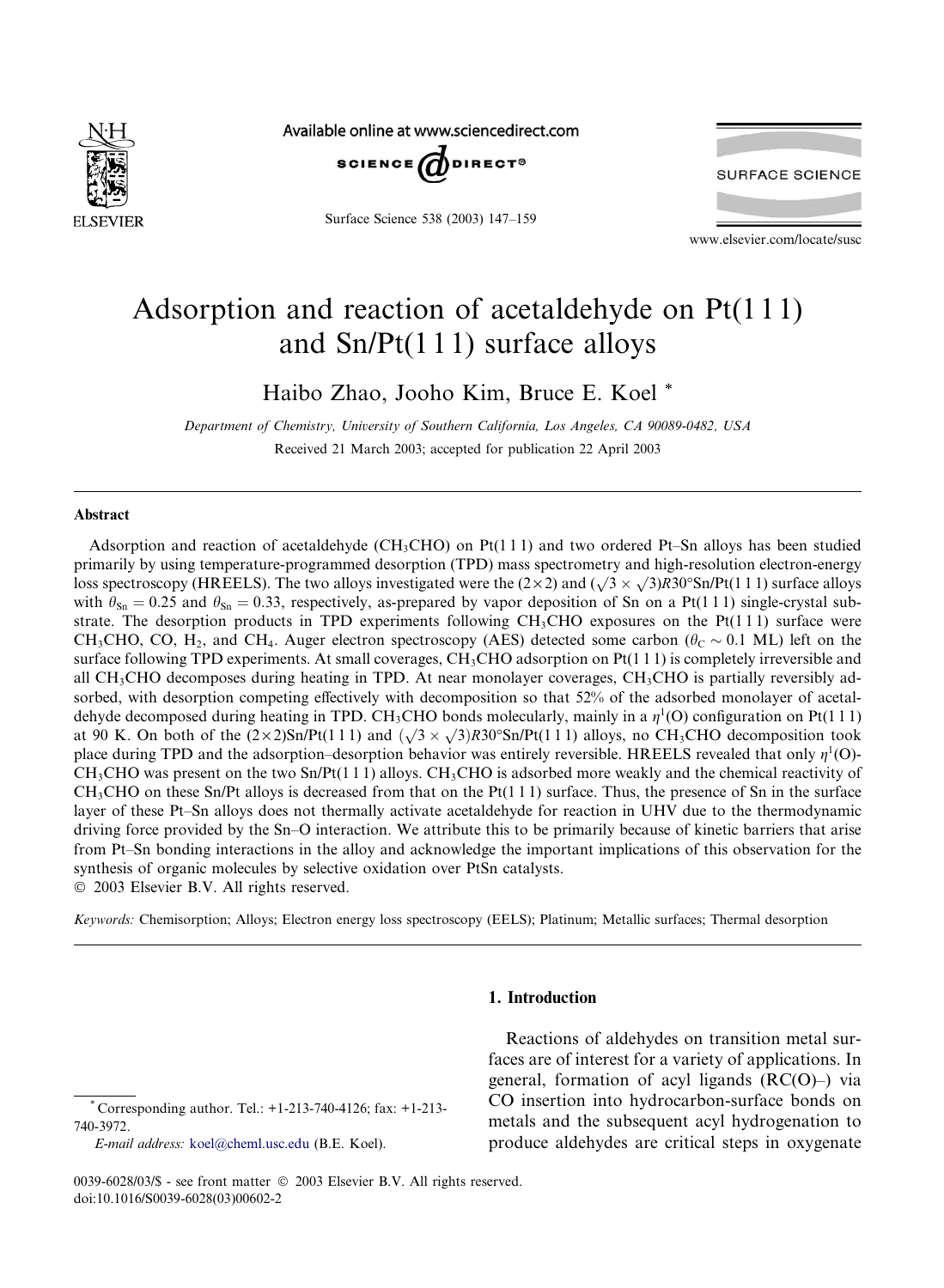synthesis [1–3]. Also, there has been a strong interest in developing new catalysts for the selective hydrogenation of  $\alpha$ ,  $\beta$ -unsaturated aldehydes, e.g., crotonaldehyde [4,5]. Pt and bimetallic Pt catalysts have been investigated in this regard, and a focus has been on increasing the  $C=O$  function binding energy at the surface [5,6]. In another application, acetaldehyde is a pollutant in the exhaust from vehicles operated on pure ethanol fuel [7,8], and 0.1 wt.% Pt supported on alumina has been shown to be an efficient catalyst to oxidize acetaldehyde to  $CO<sub>2</sub>$  and H<sub>2</sub>O [8]. Thus, improved fundamental understanding of aldehyde adsorption and reaction on Pt and Pt alloy surfaces should be helpful for developing catalysts for higher oxygenate synthesis from  $CO$  and  $H<sub>2</sub>$ , selective hydrogenation, and acetaldehyde oxidation for pollution control.

Aldehydes adsorb on metal surfaces by bonding either through the oxygen lone pair electrons in a  $\eta^1$ (O) configuration or in a  $\eta^2$ (C,O) configuration where both the carbonyl carbon and oxygen atoms interact with surface metal atoms. In general, electron donation from the oxygen lone pair orbitals produces a relatively weak surface-adsorbate bond and, as a result, these molecules desorb molecularly at low temperatures. When  $CH<sub>3</sub>CHO$ binds to a metal surface in a  $\eta^2(C, O)$  state, overlap between the metal d orbitals and the carbonyl  $\pi^*$ orbital is sufficient to allow substantial electron donation from the metal to the carbonyl  $\pi^*$  orbital. This type of back-bonding in the  $\eta^2$  configuration results in stronger metal–aldehyde bonding and weaker  $C=O$  bonding which ultimately leads to a competition between desorption and decomposition reactions. Both  $\eta^1$ (O) and  $\eta^2$ (C,O) configurations have been observed on  $Pd(1 1 1)$  [9],  $Pd(1 1 0)$ [10],  $Ru(001)$  [11] and Ni(100) [12] surfaces. Only  $\eta^2(C, O)$ -bonded species were observed on Rh- $(1\ 1\ 1)$  [13] and Pt(S)-[6(1 1 1)  $\times$  (1 0 0)] [14] surfaces.

Surprisingly, there have been no previous surface science studies reported for acetaldehyde adsorption on any Pt surface other than on the stepped surface,  $Pt(S)$ -[6(1 1 1)  $\times$ (1 0 0)] [14]. These results however provide a useful reference for this work. Acetaldehyde adsorbed on  $Pt(S)$ -[6(111) $\times$ (100)] mainly in a  $\eta^2(C, O)$ – $\pi$ -bonding configuration, with some acetaldehyde molecules adsorbed in a  $\eta^2(C, O)$ –di- $\sigma$  bonding configuration. Two reaction pathways were proposed by these authors and some acetaldehyde decomposed to form CO, H2, CH4, and adsorbed carbon in TPD experiments. As another reference for this work, acetone was shown to weakly and reversibly adsorb and desorb molecularly from  $Pt(1\ 1\ 1)$  [15].

Alloying Pt with Sn to form the  $(2 \times 2)$ Sn/ Alloying 1 t with 5ft to form the  $(2 \times 2)$ sin/<br>Pt(1 1 1) and  $(\sqrt{3} \times \sqrt{3})$ R30°Sn/Pt(1 1 1) surface alloys generally decreases the adsorption energy of hydrocarbons and strongly inhibits dehydrogenation reactions, e.g., ethylene [16], cyclohexane [17], and benzene are completely, reversibly adsorbed on these two alloys. Also, these two Pt–Sn surface alloys were found to chemisorb both methanol and ethanol slightly more weakly than on the Pt(1 1 1) surface [18]. It is an open and interesting question whether or not the presence of Sn in the surface layer of Pt–Sn alloys will activate the chemistry of oxygenates such as acetaldehyde to increase the reactivity over that observed on the  $Pt(1\ 1\ 1)$  surface.

We report here on investigations of the interaction of acetaldehyde with Pt(111),  $(2 \times 2)$ -Sn/ Pt(1 1 1) and  $(\sqrt{3} \times \sqrt{3})$ R30°Sn/Pt(1 1 1) surfaces. Our objectives were to probe adsorption and reaction of acetaldehyde and evaluate whether the presence of Sn in the surface layer of the Pt–Sn surface alloys leads to an increase in adsorption energy or thermally activates these molecules for reaction due to the thermodynamic driving force provided by the Sn–O interaction.

## 2. Experimental methods

The experiments were conducted in a three-level, ultrahigh-vacuum chamber with a base pressure of  $2 \times 10^{-10}$  Torr. The top level was equipped with a double-pass cylindrical mirror analyzer (CMA) which was used for Auger electron spectroscopy (AES), and X-ray and ultraviolet photoelectron spectroscopy (XPS) and (UPS). The middle level was equipped with LEED optics and a quadrupole mass spectrometer (QMS) for temperatureprogrammed desorption (TPD) studies. The bottom level contained a LK2000 spectrometer for high-resolution electron energy loss spectroscopy (HREELS). The  $Pt(111)$  crystal was mounted on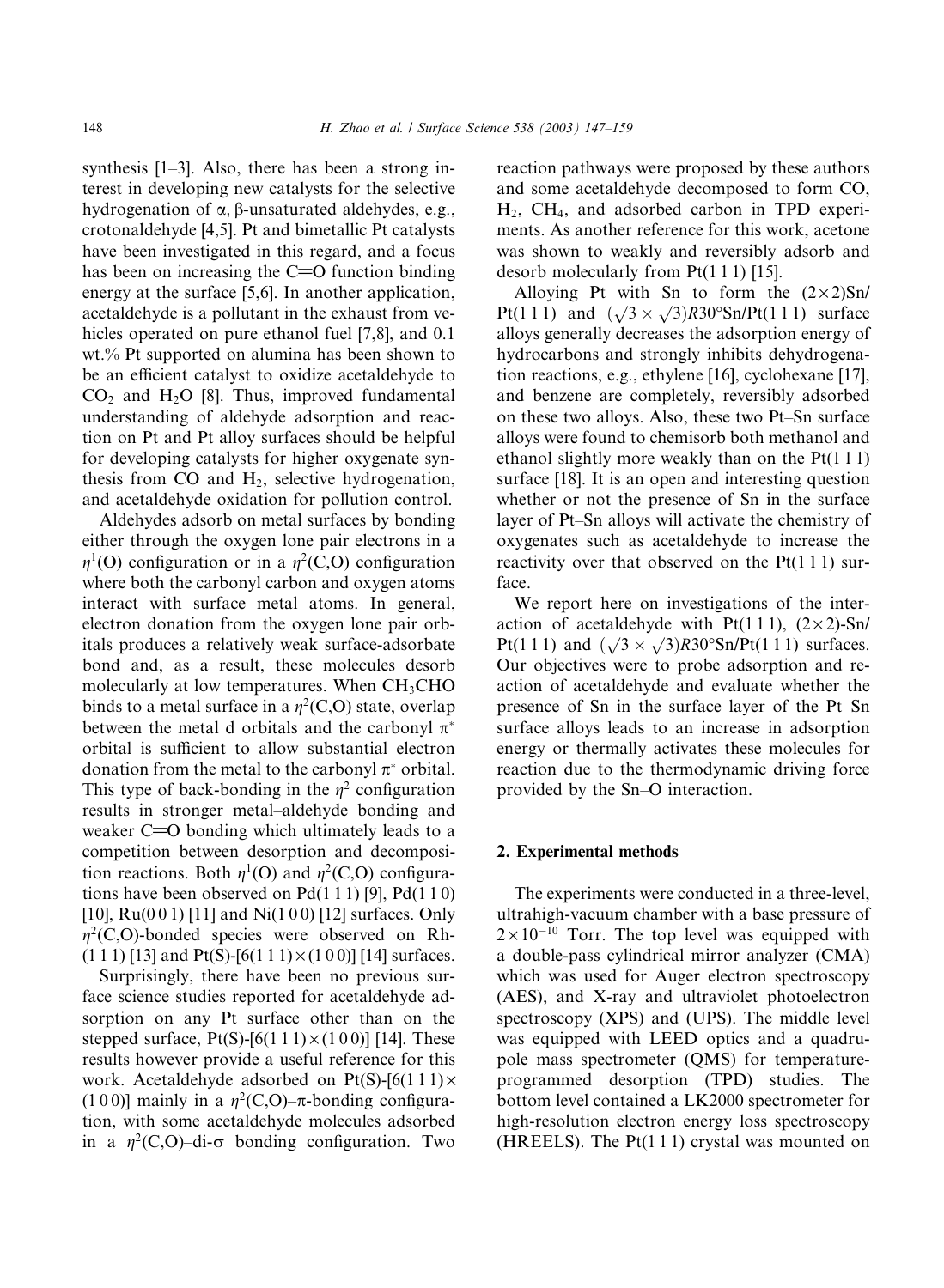two vertical Ta rods which extended into liquidnitrogen-cooled copper blocks at the bottom of a differentially pumped XYZ-manipulator. A chromel–alumel thermocouple was spot-welded directly to the edge of the crystal. The sample could be cooled to 90 K or resistively heated to 1200 K. The  $Pt(1\ 1\ 1)$  sample was cleaned by repeated cycles of  $Ar^+$ -ion bombardment, annealing in vacuum at 1200 K for 1 min and heating in  $5 \times 10^{-8}$ Torr  $O_2$  at 800 K. The cleanliness and long-range order of surfaces were checked by AES and LEED.

Acetaldehyde (Alfa Aesar, 98.5%) was placed in a glass reservoir attached to a stainless-steel dosing line and used as supplied after degassing by multiple freeze–pump–thaw cycles. The acetaldehyde was exposed on the Pt crystal by a microcapillary array doser connected to the gas line through a leak valve. All of the acetaldehyde exposures reported here are given simply in terms of the pressure measured by the ion gauge. No attempt was made to correct for the flux enhancement of the doser or ion gage sensitivity. The mass spectrometer in the chamber was used to check the purity of the gases during dosing.

For all TPD experiments, the heating rate was 3.7 K/s. The HREELS spectra were recorded in the specular direction at an angle of  $60^{\circ}$  from the surface normal and a primary beam energy of 4.5 eV. The overall energy resolution of the spectrometer was about 50  $cm^{-1}$  and the count rate in the elastic peak was about  $10<sup>5</sup>$  cps for clean Pt(111).

The  $(2 \times 2)$ Sn/Pt(1 1 1) and  $(\sqrt{3} \times \sqrt{3})$ R30°Sn/  $Pt(111)$  surface alloys were prepared by evaporating Sn onto the  $Pt(111)$  crystal surface and subsequently annealing the sample to 1000 K for 10 s. Depending on the initial, deposited Sn coverage, the annealed surface exhibited either a erage, the anneared surface exhibited entier a<br>(2×2) or  $(\sqrt{3} \times \sqrt{3})$ R30° pattern in LEED [19]. Sn on these surfaces prepared as above is incorporated substitutionally into these surface layer to form an alloy with  $\theta_{\text{Sn}} = 0.25$ , corresponding to the (1 1 1) face of Pt<sub>3</sub>Sn, and  $\theta_{\text{Sn}} = 0.33$ , corresponding to a  $Pt<sub>2</sub>Sn$  surface. Sn atoms protrude 0.02 nm above the surface-Pt plane for both surfaces [20]. For the  $(2 \times 2)$  structure, pure-Pt threefold sites are present, but no adjacent pure Pt threefold sites exist. All pure-Pt threefold sites are eliminated in the  $(\sqrt{3} \times \sqrt{3})$ R30° structure. For brevity throughout this paper, we will refer to the  $p(2 \times 2)$ -Sn/Pt(1 1 1) and  $(\sqrt{3} \times \sqrt{3})$ R30°Sn/ Pt(1 1 1) surface alloys as the  $(2 \times 2)$  and  $\sqrt{3}$  alloys respectively.

## 3. Results

## 3.1. Acetaldehyde adsorption on  $Pt(111)$

TPD spectra for acetaldehyde desorption following acetaldehyde exposures on Pt(1 1 1) at 90 K are shown in Figs. 1 and 2. After very small doses  $(0.01$  and  $0.02$  L), no molecular CH<sub>3</sub>CHO desorption was detected during heating in TPD. In the adsorbed layer formed by exposures larger than 0.03 L, there was competition between molecular desorption and decomposition during TPD. After  $0.03$  L exposure, CH<sub>3</sub>CHO desorbed molecularly in a peak at 200 K. This peak grew larger at constant temperature with increasing acetaldehyde exposures and was very narrow with



Fig. 1. CH<sub>3</sub>CHO TPD spectra after acetaldehyde exposures on Pt(1 1 1) at 90 K.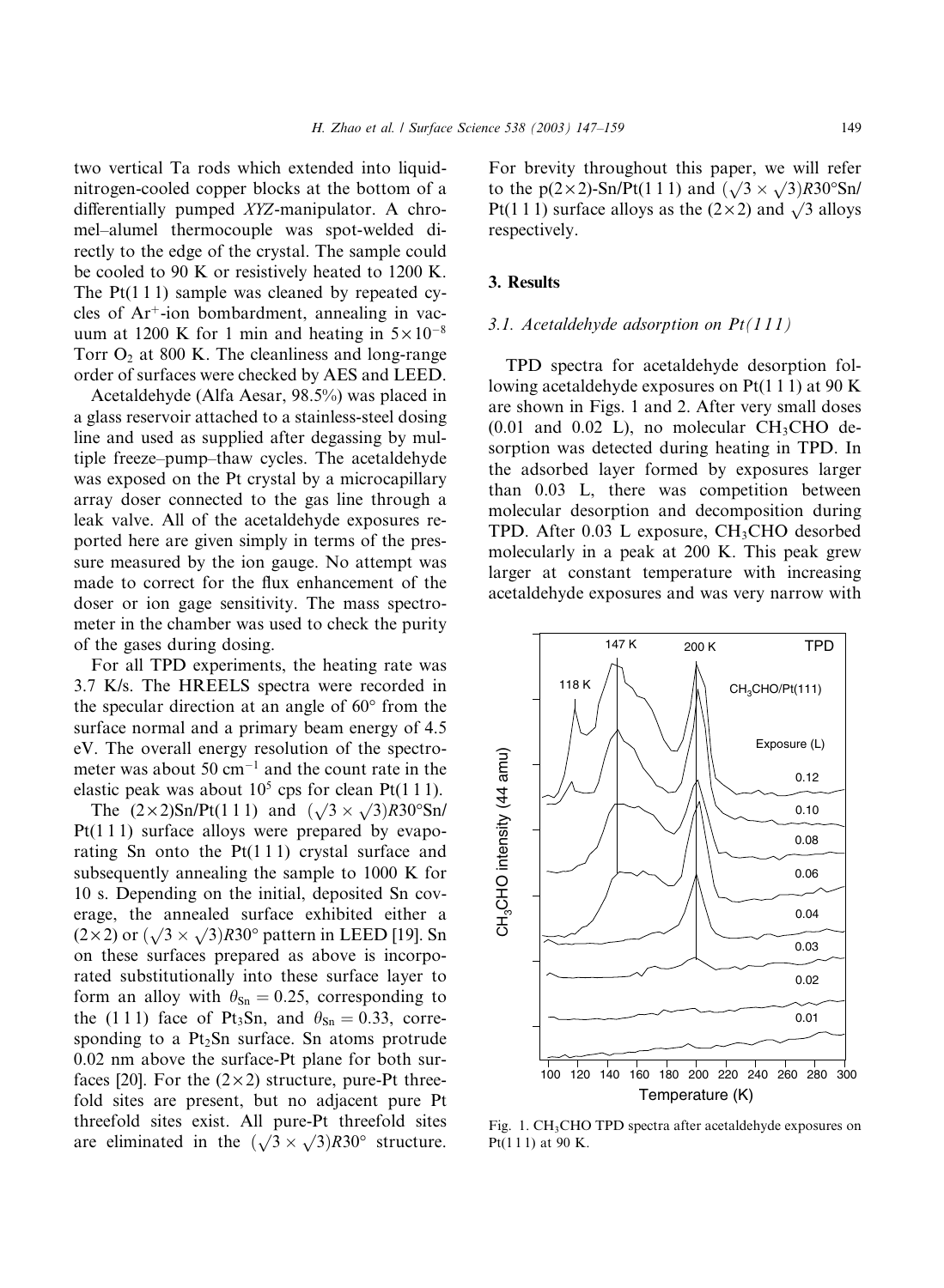

Fig. 2. CH<sub>3</sub>CHO TPD spectra after acetaldehyde exposures on Pt(1 1 1) at 90 K.

a 15 K full-width-at-half-maximum (FWHM). A broad desorption feature from 140 to 180 K was observed near saturation coverage in the monolayer, which was reached after a dose of 0.06–0.08 L. Exposures larger than  $0.10$ -L CH<sub>3</sub>CHO caused a multilayer peak to appear near 118 K.

After large doses of more than 0.2 L, new TPD peaks appeared near 250 K. Similar results were observed previously on the  $Ru(001)$  surface [11]. We detected the desorption of dimers  $(m/e = 88)$ , trimers  $(m/e = 132)$  and higher polymers of  $CH<sub>3</sub>CHO$  in TPD at the same temperature. This indicates that these high temperature peaks arise from depolymerization of  $(CH_3CHO)_n$  oligomers in the overlayer. We note that when a very large exposure was given on the surface at 150 K, no CH3CHO TPD peaks near 250 K were detected. This shows that formation of  $(CH_3CHO)_n$  oligomers is dependent on the presence of the acetaldehyde multilayer.

Fig. 3 shows the main desorption products from Pt(1 1 1) after a 0.06-L CH<sub>3</sub>CHO dose to produce a coverage of near 1 ML. All masses from 2 to 46 amu were scanned during the TPD experiment. The main products (in addition to acetaldehyde) detected in TPD were 28 amu (CO), 16 amu (CH<sub>4</sub>), and 2 amu  $(H_2)$ . The primary  $H_2$  desorption peak near 360 K arises at least in part from the recombination of hydrogen adatoms on the Pt surface in a desorption rate-limited process.  $H_2$ desorbing in a broad feature from 400 to 700 K is due to reaction rate-limited processes liberating  $H_2$ from decomposition of hydrocarbon fragments on the surface. CO also desorbs in a desorption ratelimited peak at 416 K. The position and shape of the  $CH<sub>4</sub>$  desorption peak at 360 K was identical to that of  $H_2$ , and occurs at a higher temperature than the  $CH<sub>4</sub>$  desorption peak from hydrogenation of adsorbed methyl groups on Pt(1 1 1) which occurs at or below 295 K [21–24]. Thus, CH<sub>4</sub> desorption after CH<sub>3</sub>CHO exposures is rate-limited



Fig. 3. TPD spectra obtained from signals at 29, 44, 2, 16, 28, and 18 amu after a 0.06-L CH<sub>3</sub>CHO exposure on Pt(111) at 90 K.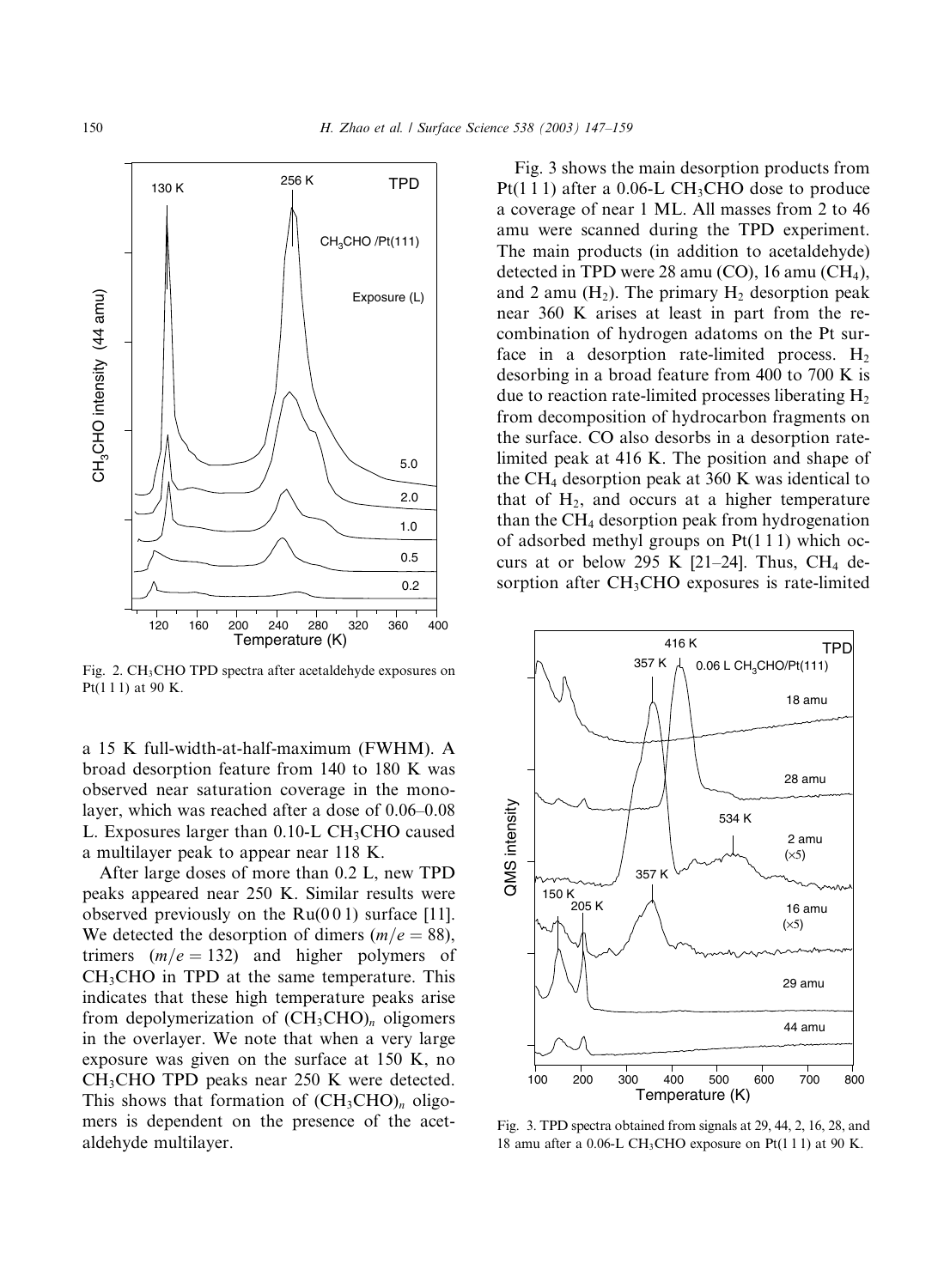by the formation of adsorbed  $CH_3$  species. A  $H_2O$ peak desorbs at 162 K, but we believe that this peak comes from water coadsorption from the background gas rather than as a product of CH3CHO decomposition because we observed the same size of  $H_2O$  peak at the same temperature on the  $Sn/Pt(1 1 1)$  surface alloys (on which  $CH<sub>3</sub>CHO$ does not decompose).

Fig. 4 shows the yields for CO,  $H_2$ , CH<sub>4</sub> and the CH3CHO as constructed from TPD peak areas following  $CH<sub>3</sub>CHO$  adsorption on the  $Pt(111)$ surface at 90 K. The amount of CO,  $H_2$ , CH<sub>4</sub> products from decomposition and the amount of desorption of chemisorbed CH3CHO reached a maximum after 0.07 L exposure. This indicates that a 0.07-L exposure forms 1 ML of  $CH<sub>3</sub>CHO$ on the Pt(111) surface. The number of  $\eta^1$ (O)-CH3CHO molecules (see below for assignment) that occupy the monolayer can be estimated to be 0.36 ML for close-packing of molecules with their van der Waals radii. This value can be checked by consideration of the amount of decomposition products desorbed in TPD. The amount of CO desorbed from  $Pt(111)$  can be calculated by comparing the CO TPD area after  $CH<sub>3</sub>CHO$  ex-



Fig. 4. Uptake curves constructed from the TPD-peak areas following the adsorption of  $CH<sub>3</sub>CHO$  on Pt(111) at 90 K.

posures to that from CO exposures on Pt(111). The saturation coverage of CO on  $Pt(111)$  is 0.68 ML at 150 K [25] and, using TPD, we checked that the amount of CO adsorbed on  $Pt(1\ 1\ 1)$  at 90 K is the same as that at 150 K. The total  $CH<sub>3</sub>CHO$ uptake curve in Fig. 4 includes the amount of CH3CHO decomposed and that desorbed molecularly from the monolayer. Stoichiometry provides that decomposition of one molecule of  $CH<sub>3</sub>CHO$ will produce one molecule of CO, and so we can use the CO TPD area plus the desorbed  $CH<sub>3</sub>CHO$ TPD area multiplied by some coefficient to give the total  $CH<sub>3</sub>CHO$  uptake that is required to keep the sticking coefficient of  $CH<sub>3</sub>CHO$  constant. Polymerization prevents us from constructing the CH<sub>3</sub>CHO uptake curve for multilayer coverages. From a quantitative analysis of the amount of CO desorbed from CH3CHO decomposition, we estimate that the monolayer CH<sub>3</sub>CHO coverage corresponds to  $5.3 \times 10^{14}$  cm<sup>-2</sup> or 0.35 ML defined with respect to the  $Pt(1\ 1\ 1)$  surface atom density. This value agrees well with our previous estimate. By assuming a constant value of the sticking coefficient of acetaldehyde on  $Pt(111)$  at 90 K over this coverage range, we calculate that 52% of the adsorbed acetaldehyde decomposes during TPD at monolayer coverage.

HREELS spectra obtained after various  $CH<sub>3</sub>CHO$  exposures on Pt(1 1 1) at 90 K are shown in Fig. 5. Several physisorbed layers of  $CH<sub>3</sub>CHO$ are formed by a  $0.5$ -L CH<sub>3</sub>CHO exposure, and HREELS spectra from the condensed film are similar to IR spectra of crystalline  $CH<sub>3</sub>CHO$ . Table 1 lists the vibrational frequencies  $(cm<sup>-1</sup>)$  and mode assignments for crystalline acetaldehyde [26], acetaldehyde coordinated in a metal complex, i.e., an acetaldehyde–solvated Ni complex, and at several metal surfaces. Spectra taken after 0.05 and 0.07-L exposures to give monolayer coverages have loss peaks at 2984, 1667, 1430, 1365, 1130, 913, and 550  $cm^{-1}$ . After a 0.05-L exposure, the carbonyl-stretching mode shifted from 1734 to  $1667$  cm<sup>-1</sup>. In the acetaldehyde–solvated nickel complex  $Ni(CH_3CHO)_6(FeCl_4)_2$ , acetaldehydemolecules form weak donor bonds to the Ni atom through the oxygen atom and the carbonyl stretch of CH<sub>3</sub>CHO occurs at 1665 cm<sup>-1</sup> in this complex [27]. This value is close to that of chemisorbed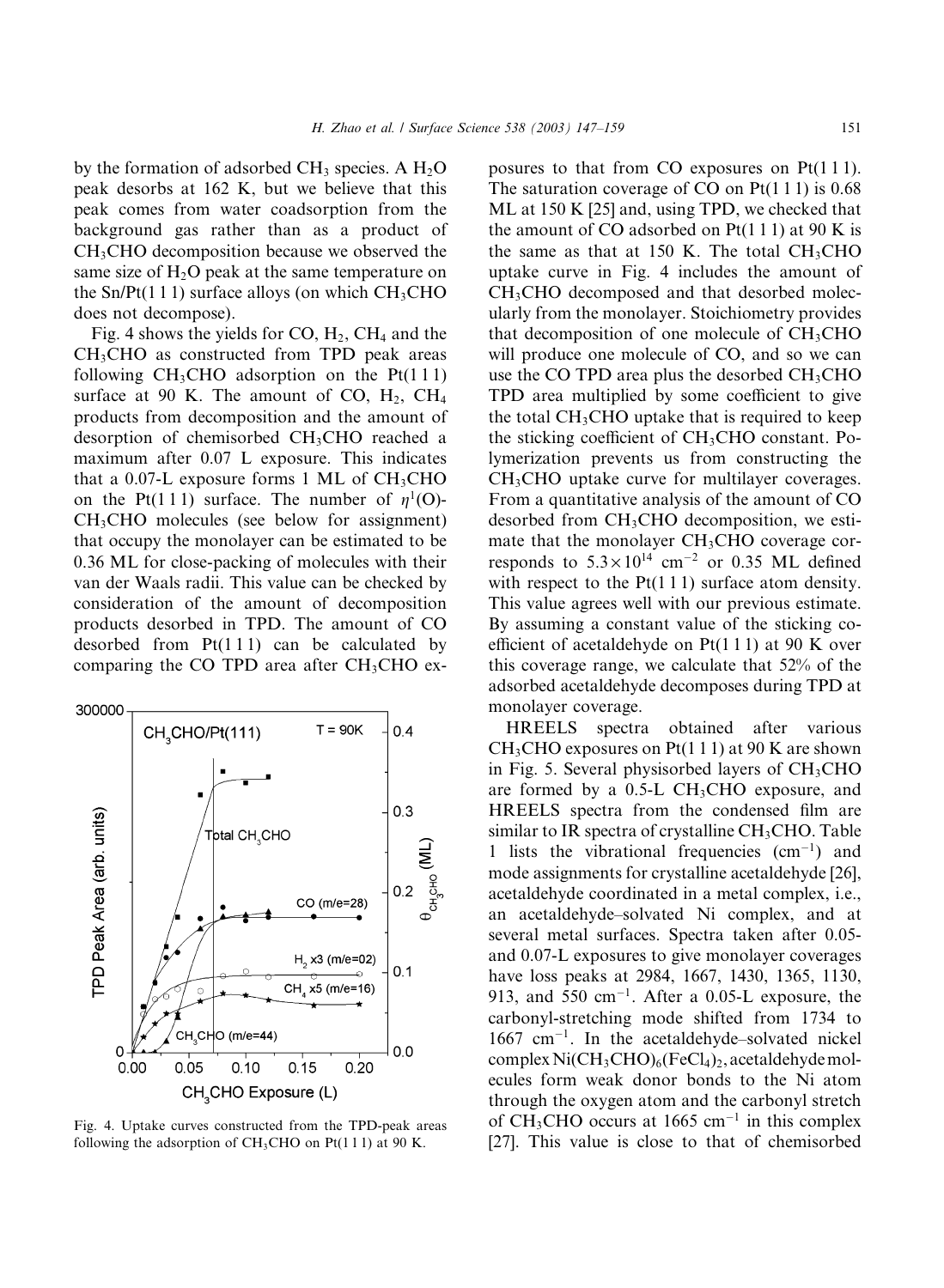

Fig. 5. HREELS spectra after CH<sub>3</sub>CHO exposures on Pt(111) at 90 K.

 $CH<sub>3</sub>CHO$  on Pt(111), and therefore we assign a bonding geometry of  $\eta^1$ (O)-CH<sub>3</sub>CHO to acetaldehyde adsorbed in the monolayer on Pt(1 1 1) at 90 K. Previous isotope-labeling studies showed that the losses in HREELS at 1380 and 1450  $\text{cm}^{-1}$  were from the  $v(CO)$  modes of  $\eta^2(C,O)$ -CH<sub>3</sub>CHO on  $Ru(0 0 1)$  [11] and  $Rh(1 1 1)$  [13], respectively. However, in the absence of such information, interference by the methyl deformation modes of acetaldehyde between 1380 and 1430  $cm^{-1}$  [10] prevents the use of Fig. 5 to identify the  $v(CO)$ modes of  $\eta^2$ (C,O)-CH<sub>3</sub>CHO.

In order to interpret the HREELS spectra presented below, we obtained a set of TPD curves after annealing the surface produced by a fixed, 0.2-L CH<sub>3</sub>CHO exposure on Pt(1 1 1) at 90 K. The results are shown in Fig. 6 for molecular acetaldehyde desorption (as monitored by the signal at 44 amu). Some physisorbed CH3CHO remains on the Pt(1 1 1) surface after annealing to 120 K, but this was removed completely after heating to 150 K. Two molecular desorption peaks were observed in TPD after annealing to 150 K, but only one CH3CHO desorption peak was left after annealing to 200 K. After heating to 300 K, no molecular  $CH<sub>3</sub>CHO$  desorption was detected in the subsequent TPD experiment.

Table 1 Vibrational frequencies  $\text{cm}^{-1}$  and mode assignments for acetaldehyde (CH<sub>3</sub>CHO)

| Mode description                       | IR                  |                                        | <b>HREELS</b>               |                                        |                                      |                           |                        |  |
|----------------------------------------|---------------------|----------------------------------------|-----------------------------|----------------------------------------|--------------------------------------|---------------------------|------------------------|--|
|                                        | Crystalline<br>[26] | $Ni(CH_3CHO)_{6}$ -<br>$(FeCl4)2$ [27] | Pt(111), 90<br>K, This work | $(2\times2)$ alloy, 90<br>K, This work | $\sqrt{3}$ alloy, 90<br>K, This work | $Ru(001)$ ,<br>110 K [11] | Rh(111),<br>143 K [13] |  |
| $v_a$ (CH <sub>3</sub> )               | 3003; 2964          |                                        | 2984                        | 3012                                   | 3012                                 |                           |                        |  |
| $v_s$ (CH <sub>3</sub> )               | 2918                |                                        |                             |                                        |                                      | 2970                      | 2980                   |  |
| v(CH)                                  | 2747                |                                        |                             |                                        |                                      | nr                        |                        |  |
| v(CO)                                  | 1722                | 1665                                   | 1667                        | 1692                                   | 1713                                 |                           | 1460                   |  |
| $\delta$ (CH <sub>3</sub> )            | 1431                |                                        | 1430                        | 1433                                   | 1430                                 | 1395                      | 1380                   |  |
| $\delta_{\rm as}$ (CH <sub>3</sub> )   | 1422                |                                        |                             |                                        |                                      |                           |                        |  |
| $\delta$ (CH)                          | 1389                |                                        | 1365                        | 1365                                   | 1365                                 |                           |                        |  |
| $\delta_{s}(CH_{3});$ $v(CH)$          | 1347                |                                        |                             |                                        |                                      |                           |                        |  |
| $\rho$ (CH <sub>3</sub> ); $\nu$ (CC)  | 1118                | 1130                                   | 1130                        | 1133                                   | 1130                                 |                           |                        |  |
| $\rho$ (CH); $\rho$ (CH <sub>3</sub> ) | 1102                |                                        |                             |                                        |                                      |                           |                        |  |
| $v(CC); \rho(CH_3)$                    | 882                 | n.o.                                   | 913                         | 908                                    | 908                                  | 915                       | 950                    |  |
| $\rho$ (CH); $\rho$ (CH <sub>3</sub> ) | 770                 |                                        |                             | 786                                    | 717                                  |                           |                        |  |
| $\delta$ (CCO)                         | 552                 | 568                                    | 607                         |                                        |                                      | 605                       | 610                    |  |
| $\gamma(M-C)$                          |                     | 282                                    | 550                         | 539                                    | 531                                  |                           |                        |  |

 $nr = not resolved$ .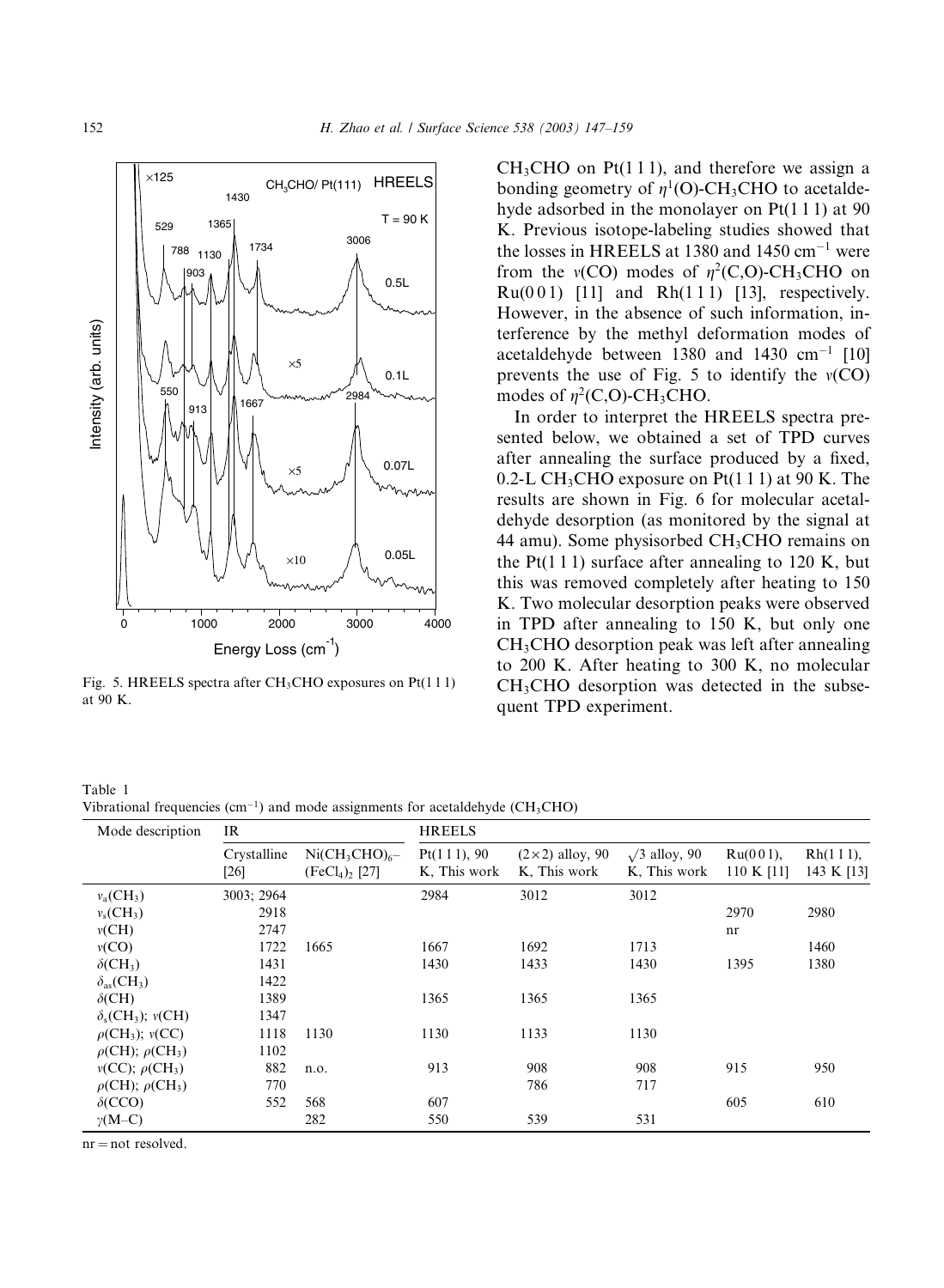

Fig. 6. CH<sub>3</sub>CHO TPD spectra after heating following a 0.2-L CH<sub>3</sub>CHO exposure on Pt(111) at 90 K.

Fig. 7 shows HREELS spectra after acetaldehyde exposures and annealing procedures identical to those utilized in producing Fig. 6. Upon increasing the temperature from 90 to 120 K, the peak at  $1745 \text{ cm}^{-1}$  decreased in intensity and the peak at 523 cm<sup>-1</sup> shifted to 541 cm<sup>-1</sup>. This change is associated with desorption of multilayer  $CH<sub>3</sub>CHO$ . The peak at 1663 cm<sup>-1</sup> arises from chemisorbed CH<sub>3</sub>CHO. The peak at 1663 cm<sup>-1</sup> increased in intensity and a new peak at  $620 \text{ cm}^{-1}$ appeared. Annealing to 150 K caused peaks at 541 and 1745  $cm^{-1}$  to nearly disappear, the peak at 1663 cm<sup>-1</sup> to shift to 1647 cm<sup>-1</sup>, and the peak at  $620 \text{ cm}^{-1}$  to increase strongly in intensity. Only small additional changes occurred in the HREELS spectra after heating to 200 or 300 K, which included the appearance of small peak at  $1523 \text{ cm}^{-1}$ . However, after annealing to 350 K, the  $v(CO)$  and  $v(Pt-CO)$  modes of atop-bonded CO were observed at 474 and 2089  $cm^{-1}$  and a small amount of bridge-bonded CO was also indicated by a loss



Fig. 7. HREELS spectra after heating following a 0.2-L CH<sub>3</sub>CHO exposure on Pt(111) at 90 K.

peak at 1819 cm<sup>-1</sup>. Heating to 350 K also caused the peaks at 620 and 1647  $cm^{-1}$  to decrease in size and the  $v(CH)$  stretching peak at 2981 cm<sup>-1</sup> to increase in intensity. After heating to 400 K, only small loss peaks remain due to residual adsorbed hydrocarbon species, and HREELS primarily detected remaining atop-bonded CO.

# 3.2. Acetaldehyde adsorption on  $\text{Sn}(\text{Pl11})$  surface alloys

A series of TPD spectra for acetaldehyde desorption from the  $(2 \times 2)$  and  $\sqrt{3}$  surface alloys are shown in Figs. 8 and 9, respectively, after acetaldehyde exposures were given on each surface at 90 K. In each case, a separation occurred between a high-temperature desorption peak from a chemisorbed state and a low-temperature desorption peak from physisorbed states. After large exposures, high-temperature desorption peaks at 243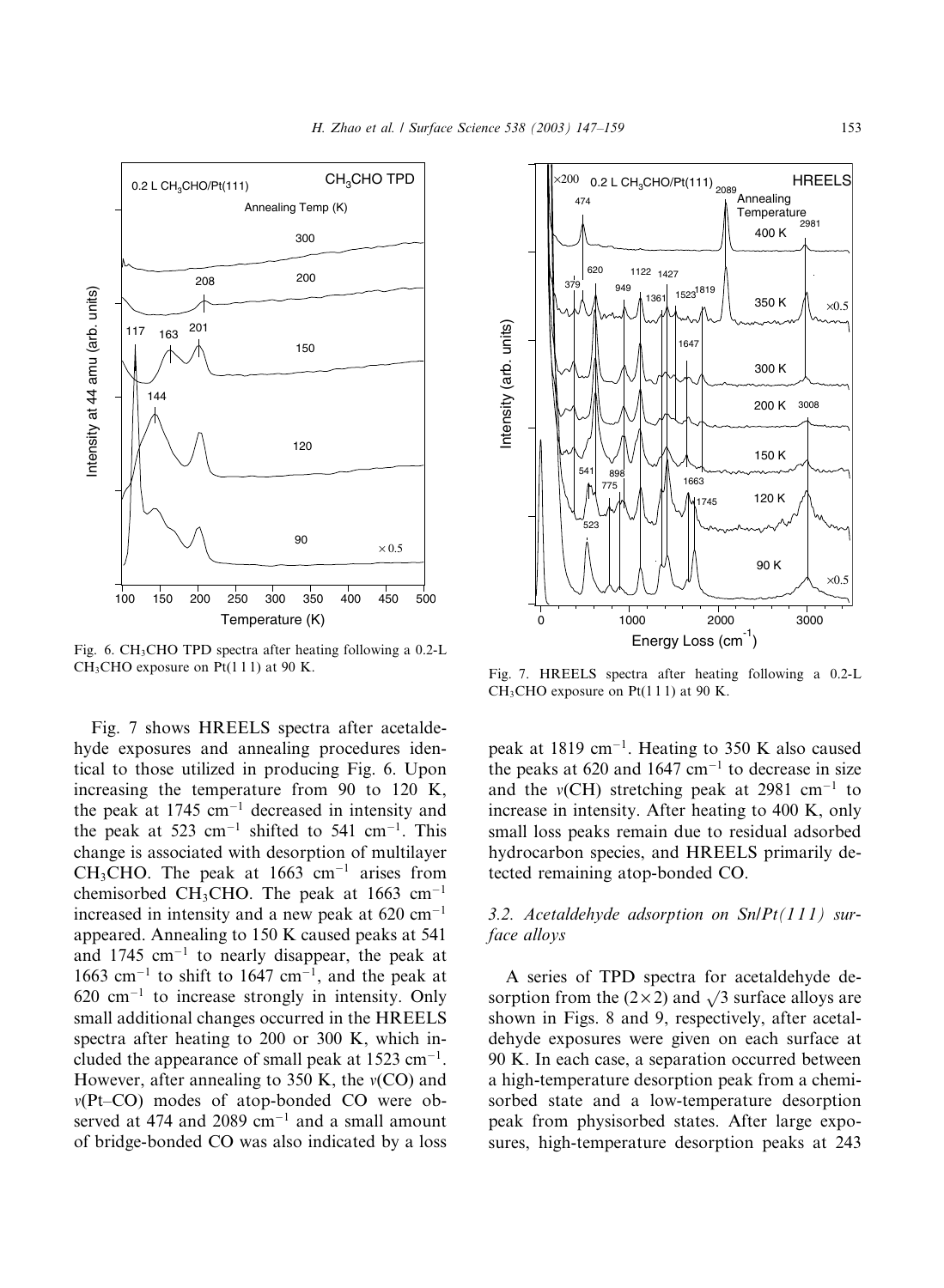

Fig. 8. CH<sub>3</sub>CHO TPD spectra after acetaldehyde exposures on the  $(2 \times 2)$ Sn/Pt(1 1 1) surface alloy at 90 K.

and 295 K from depolymerization of a  $(CH_3CHO)_n$ layer were observed. Physisorbed molecules that eventually form the condensed phase, multilayer desorption peak after large exposures desorb at 118 K on both of these two surface alloys, just as on  $Pt(111)$ . The desorption peak from chemisorbed CH<sub>3</sub>CHO species was similar on both surface alloys. On the  $(2 \times 2)$  alloy, the peak appeared at 161 K and shifted to 158 K at monolayer coverage. On the  $\sqrt{3}$  alloy, the peak appeared at 160 K and shifted to 158 K at monolayer coverage. The narrow peaks and small shifts in the TPD peak maximum with increasing acetaldehyde coverage on both of these surfaces indicates first-order desorption kinetics and simple reversible, molecular acetaldehyde adsorption on both alloys. While signals for CO,  $H_2$  and CH<sub>4</sub> evolution from possible acetaldehyde decomposition were monitored during TPD from both alloys, no appreciable signals were detected. Thus, no decomposition



Fig. 9. CH<sub>3</sub>CHO TPD spectra after acetaldehyde exposures on the  $(\sqrt{3} \times \sqrt{3})$ R30°Sn/Pt(111) surface alloy at 90 K.

occurs under these conditions on the two alloys. Consistent with these TPD results, no carbon or oxygen was detected by AES following TPD experiments.

A direct comparison of CH<sub>3</sub>CHO desorption in TPD from the acetaldehyde monolayer on all three surfaces is shown in Fig. 10. These spectra illustrate the influence of alloyed Sn in changing the nature of acetaldehyde adsorption. There is no peak at 200 K on the two Pt–Sn alloys. This peak on Pt(1 1 1) is caused by recombination of coadsorbed acetyl groups and H adatoms, as we will establish below. Assuming first-order kinetics with a preexponential factor of  $10^{13}$  s<sup>-1</sup>, the Redhead method [28] can be used to estimate a desorption activation energy  $E_d$  for acetaldehyde adsorbed in the monolayer on the two alloy surfaces of  $E_d = 9.5$  kcal/mol. However,  $E_d$  of acetaldehyde adsorbed at 148 K in the monolayer on the Pt(1 1 1) is estimated as 8.88 kcal/mol, which is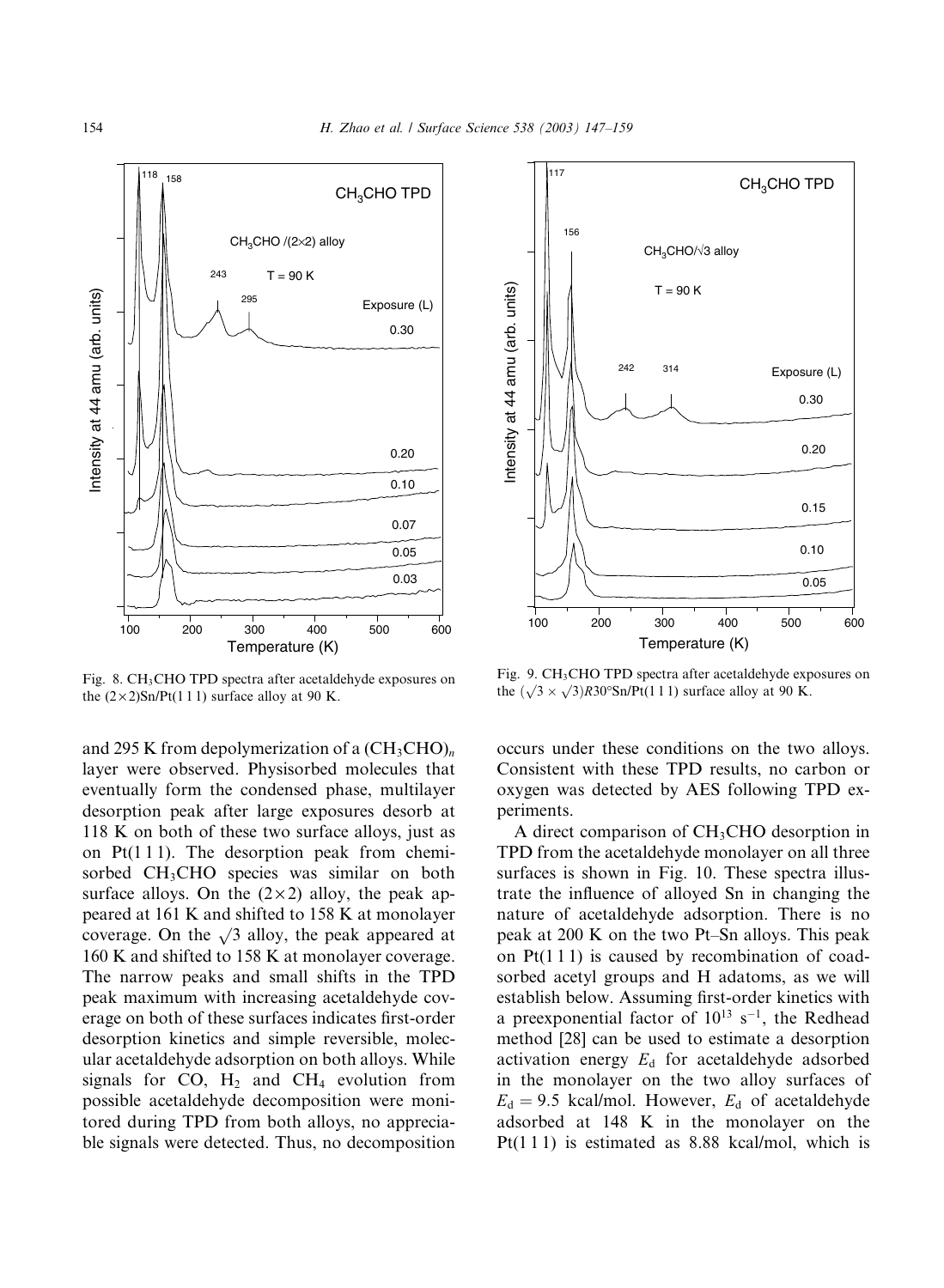

Fig. 10. Comparison of  $CH<sub>3</sub>CHO$  desorption from chemisorbed monolayers on Pt(111) and Pt–Sn alloy surfaces.

affected by the decomposition of acetaldehye at this temperature. The recombinative peak at 201 K places a lower limit on  $E<sub>d</sub>$  for the desorption of  $\eta^1$ (O)-CH<sub>3</sub>CHO on Pt(1 1 1) of 13 kcal/mol.

It appears that the desorption temperature of  $\eta^1$ (O)-CH<sub>3</sub>CHO on Pt(111) at 148 K is close to the desorption temperature of  $\eta^1$ (O)-CH<sub>3</sub>CHO on the (2×2) and  $\sqrt{3}$  alloy surfaces. The HREELS spectra obtained from Pt(1 1 1) and the  $(2 \times 2)$  and  $\sqrt{3}$  alloys at 90 K at low coverages of acetaldehyde, as shown in Fig. 11, are similar. The  $v(CO)$ stretching vibration is at 1667, 1692 and 1713  $cm^{-1}$ on Pt(1 1 1) and the (2  $\times$  2) and  $\sqrt{3}$  alloys, respectively. These frequencies are typical for  $\eta^1(O)$ -CH3CHO species. Increasing the Sn concentration in the surface alloy shifts the CO stretching vibration closer to the frequency of condensed phase, crystalline CH3CHO. There are also subtle changes in the intensities of the  $v(CO)$  and  $\delta$ (CH<sub>3</sub>) modes due to alloying Sn with Pt. These are likely caused by changes in the orientation of the acet-



Fig. 11. Comparison of vibrational spectra from HREELS after 0.05-L CH<sub>3</sub>CHO exposures to give near monolayer coverage on Pt(1 1 1) and Pt–Sn alloy surfaces.

aldehyde molecule at the surface, but some changes are expected particularly in the  $v(CO)$  mode because of the weaker interaction at the alloy surface.

## 4. Discussion

Acetaldehyde chemisorbs on Pt(1 1 1) at 90 K mainly in a bonding geometry of  $n^1(O)$ -CH<sub>3</sub>CHO. This assignment was made by using HREELS spectra from chemisorbed  $CH<sub>3</sub>CHO$  on Pt(111) and is based on the close agreement between the carbonyl stretching frequencies in this species and that in a  $Ni(CH_3CHO)_6(FeCl_4)_2$  complex in which acetaldehyde molecules form weak donor bonds to the Ni atom through the oxygen atom. Previous semiempirical extended Hückel calculations [29] had predicted that the  $\eta^2(C, O)$  configuration was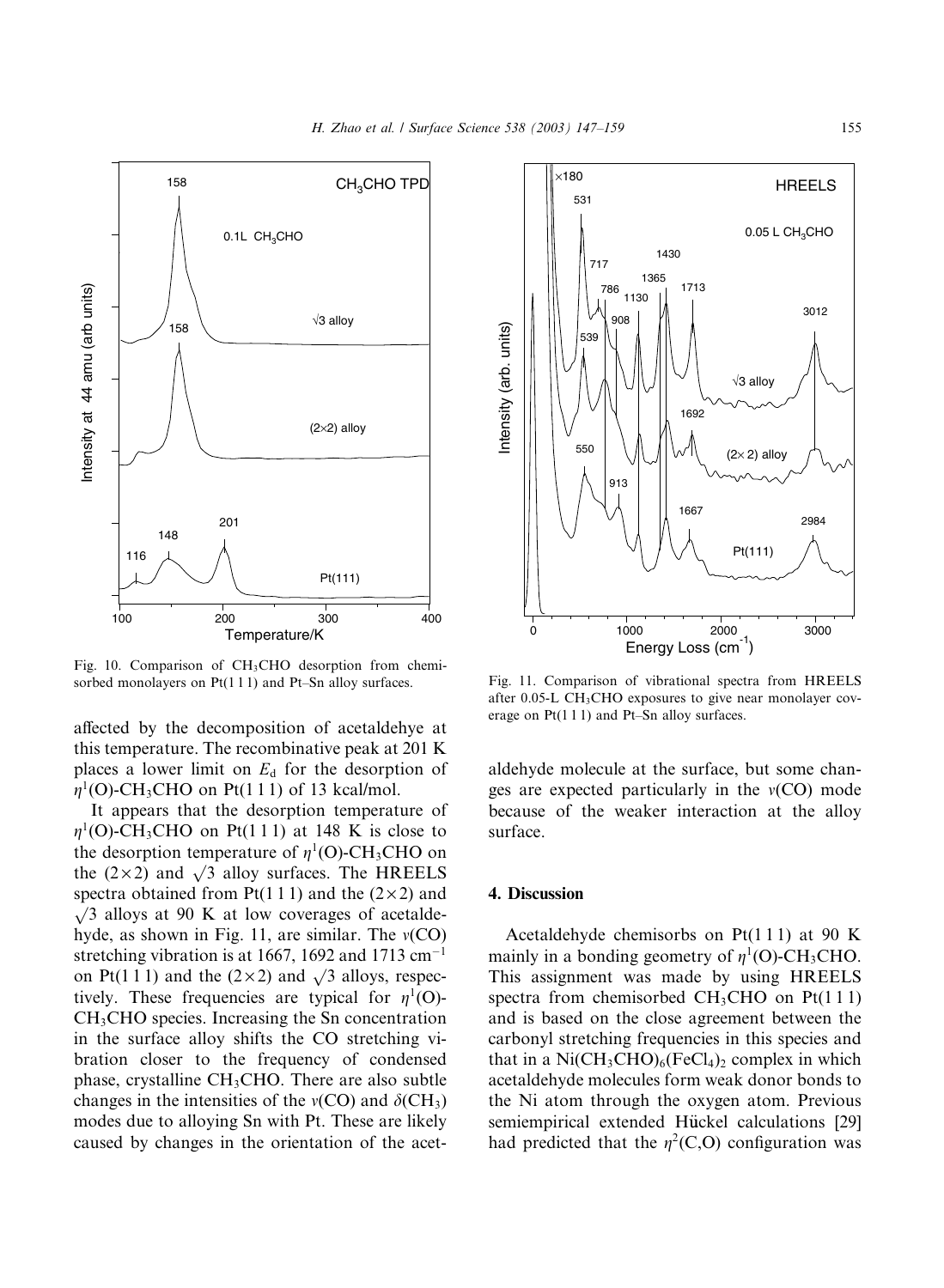the preferred adsorption geometry of formaldehyde and acetaldehyde on  $Pt(1\ 1\ 1)$ ,  $Pt(1\ 1\ 0)$ , and stepped  $Pt(1\ 1\ 1)$  surfaces.

The bonding of acetaldehyde on  $Pt(1\ 1\ 1)$  appears to be weaker than on the other transition metal surfaces studied thus far, since an  $\eta^2(O)$ -CH3CHO species, which is more strongly rehybridized from the gas phase molecule, has been proposed to form on  $Ru(0001)$  [11],  $Rh(111)$ [13], and Pd(111) [9] and (110) [10] surfaces. In the latter three cases, it was suggested that an  $\eta^1$ (O)-CH<sub>3</sub>CHO species could also be formed at less than 150 K. However, even though we can clearly rule out  $\eta^2(C, O)$ -CH<sub>3</sub>CHO on Pt(111) as the dominant species, interferences in the spectra make it impossible for us without isotopic labeling to identify the  $v(CO)$  modes of a small amount of  $\eta^2(C, O)$ -CH<sub>3</sub>CHO on Pt(111) that might be present in the present study.

Heating  $\eta^1$ (O)-CH<sub>3</sub>CHO species on Pt(111) to 150 K causes partial dehydrogenation at the  $\alpha$ -C–H bond to form chemisorbed acetyl  $(n<sup>1</sup>(C))$ -CH3CO) groups, and no molecular acetaldehyde species remains coadsorbed on the surface. The acetyl identification was made by comparing our HREELS spectra to the IR spectrum of a trans-  $[PtBr(COCH<sub>3</sub>)(PEt<sub>3</sub>)<sub>2</sub>]CCl<sub>4</sub> complex which shows$ a  $v(CO)$ -acetyl band at 1630 cm<sup>-1</sup> [30], as listed in Table 2. This is close to a peak at  $1647 \text{ cm}^{-1}$  that we assigned to the  $v(CO)$  mode of surface-bound acetyl groups on  $Pt(1\ 1\ 1)$ . The bonding of acetyl groups on Pt(111), and also on Pt(S)-[6(111) $\times$  $(100)$ ] where the  $v(CO)$ -acetyl band is at 1650  $cm^{-1}$ , more closely resembles that in the complex than does acetyl species bonded on  $Pd(111)$  and  $(1 1 0)$  surfaces where the  $v(CO)$ -acetyl band was assigned to peaks at 1565 and 1610  $cm^{-1}$ , respectively.

Heating an acetaldehyde adlayer on Pt(1 1 1) to 350 K causes decarbonylation. This is evident by the appearance of  $v(CO)$  modes at 2089 and 1819  $cm^{-1}$  due to adsorbed CO. Over the temperature range of 150–300 K, almost no changes were observed in the HREELS spectra. That means surface-bound acetyl intermediates are quite stable. Chemisorbed acetyl species decarbonylate at 300– 350 K to release CO and a  $C_1$  species adsorbed on the surface. TPD experiments after a 0.06-L acetaldehyde dose on  $Pt(1\ 1\ 1)$  showed methane (CH<sub>4</sub>) desorption at temperatures higher than those required for methyl group disproportionation/ hydrogenation [24], and so  $CH<sub>4</sub>$  evolution is ratelimited by acetyl decarbonylation. The presence of surface hydrogen from acetyl formation means that most methyl groups on the surface are hydrogenated to form methane during TPD, but a small fraction does dehydrogenate further to deposit carbon on the surface.

It is of interest to compare the reactivity of the Pt(1 1 1) surface with that of a stepped Pt surface to assess the role of steps and defects.  $CH<sub>3</sub>CHO$  adsorption on a  $Pt(S)$ -[6(111) $\times$ (100)] surface was investigated previously [14]. On both the (1 1 1) and stepped Pt surfaces, acetaldehyde adsorbs molecularly at low temperatures and dehydrogenates to desorb CO,  $H_2$  and CH<sub>4</sub> at high temperatures. However, Madix et al. [14] reported that acetaldehyde adsorbs only in a  $\eta^2(C, O)$ -CH<sub>3</sub>CHO config-

Table 2

Vibrational frequencies  $(cm<sup>-1</sup>)$  and mode assignments for acetyl  $(CH_3CO)$  ligands

| Mode description                     | <b>IR</b>                                                  | <b>HREELS</b>          |                       |                                                |                              |  |  |
|--------------------------------------|------------------------------------------------------------|------------------------|-----------------------|------------------------------------------------|------------------------------|--|--|
|                                      | <i>trans</i> -[ $PtBr(CO-CH3)(PEt3)2$ ]<br>in $CCl_4$ [30] | Pd(110),<br>150 K [10] | Pd(111),<br>150 K [9] | $Pt(S) - [6(111) \times (100)],$<br>154 K [14] | Pt(111), 150 K,<br>This work |  |  |
| $v_a$ (CH <sub>3</sub> )             |                                                            | 2985                   | 2990                  |                                                | 2984                         |  |  |
| v(CO)                                | 1630                                                       | 1610                   | 1565                  | 1650                                           | 1647                         |  |  |
| $\delta_{\rm as}$ (CH <sub>3</sub> ) |                                                            | 1406                   | 1390                  |                                                | 1427                         |  |  |
| $\delta_{\rm s}$ (CH <sub>3</sub> )  |                                                            | 1334                   |                       |                                                | 1361                         |  |  |
| v(CC)                                |                                                            | 1076                   | 1080                  | 1120                                           | 1122                         |  |  |
| $\rho$ (CH <sub>3</sub> )            | 909                                                        | 918                    | 900                   | $900 - 925$                                    | 949                          |  |  |
| $\delta$ (CCO)                       | 584                                                        | 595                    | 600                   | 610                                            | 620                          |  |  |
| $v(M-C)$                             | 537                                                        | 330; 445               | 330                   |                                                | 379                          |  |  |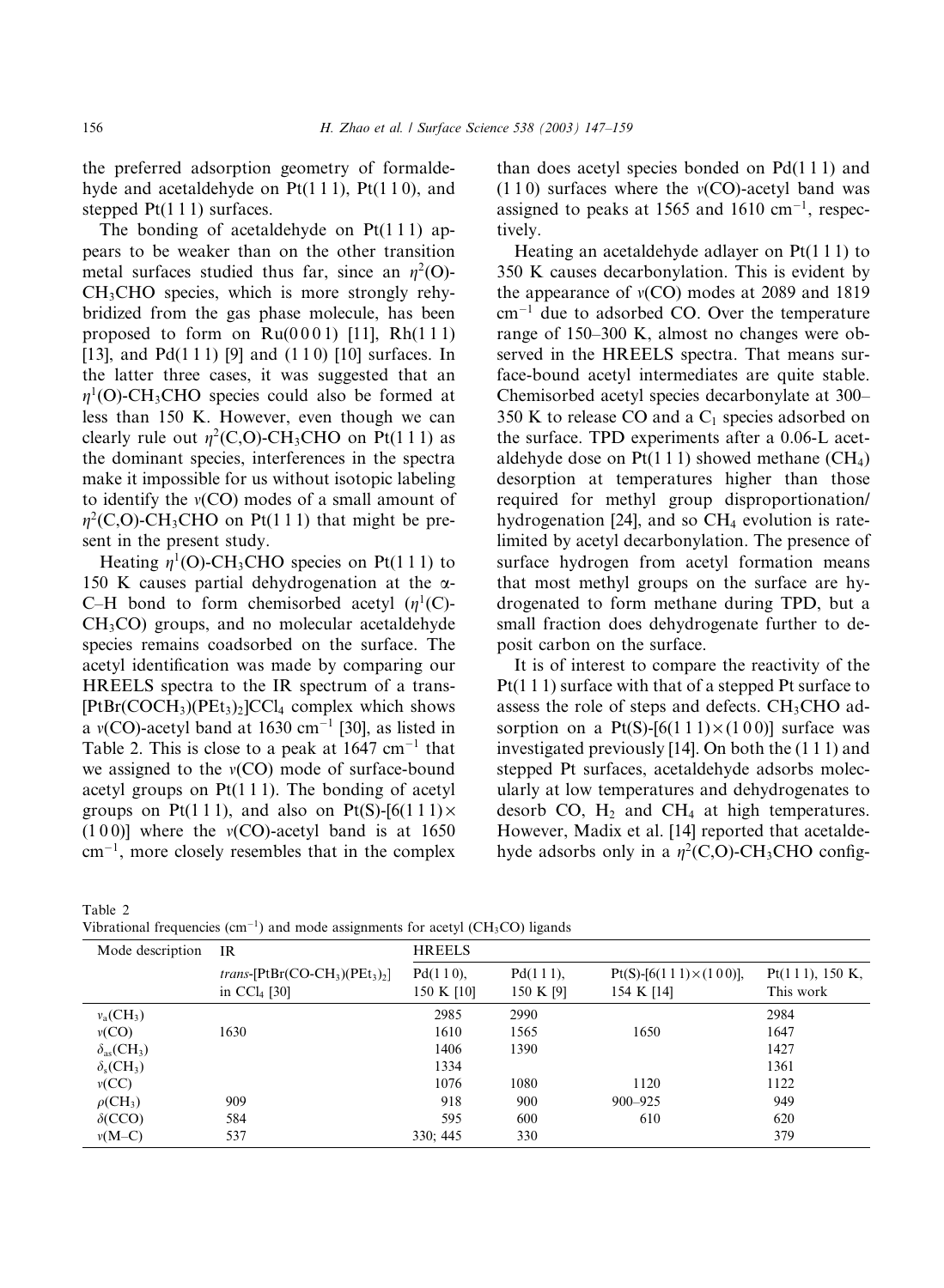uration and ruled out an  $\eta^1$ (O)-CH<sub>3</sub>CHO configuration by using HREELS on the stepped Pt surface. They also assigned the main acetaldehyde desorption peak at 237 K to be mainly from  $\pi$ –  $\eta^2(C, O)$ -CH<sub>3</sub>CHO and a minor desorption peak at 258 K to arise from desorption of di- $\sigma-\eta^2(C,0)$ -CH3CHO. They did not identify any intermediate from partial dehydrogenation to be formed as a stable species on the surface. Because of the limitations of this work, we cannot make too many conclusions. However, it appears that step sites are indeed more reactive than  $Pt(1\ 1\ 1)$  terrace sites and this would account for the formation of strongly bound di- $\sigma-\eta^2(C,0)$ -CH<sub>3</sub>CHO species and a higher reactivity for chemisorbed acetyl species.

On  $Pt(1\ 1\ 1)$ , we observed CH<sub>3</sub>CHO desorption in TPD in a peak at 200 K. We assign this peak to arise from the recombination of coadsorbed H adatoms and acetyl groups rather than desorption of strongly bound di- $\sigma-\eta^2(C,0)$ -CH<sub>3</sub>CHO species. In addition to our HREELS spectra, this assignment is consistent with TPD results after CH3CHO adsorption on the two Pt–Sn alloys. On these alloys, there is no acetaldehyde decomposition and no  $CH<sub>3</sub>CHO$  TPD peak near 200 K.

Desorption peaks of acetaldeyde molecules from Pt(111) at temperatures higher than 210 K in TPD experiments are from depolymerization of  $(CH_3CHO)_n$  species, as has been reported on  $Ru(0 0 1)$  [11], S-covered Ni $(1 0 0)$  [12] and some oxide surfaces [31]. Henderson et al. [11] reported that  $CH<sub>3</sub>CHO$  polymerizes in two dimensions upon adsorption on  $Ru(001)$  even at low exposures. They excluded the possibility of  $\eta^2(C, O)$ - $CH<sub>3</sub>CHO$  bound on  $Ru(001)$  at temperatures lower than 250 K, but allow for the formation of this species by decomposition of polymers at higher temperature. They also proposed that  $\eta^1$ (O)-CH<sub>3</sub>CHO species exist at larger exposures, but incorporate into the surface polymer below 150 K.

In studies on a related molecule, acetone  $(CH_3COCH_3)$ , Ibach et al. [15] observed both  $\eta^1$ (O)-CH<sub>3</sub>COCH<sub>3</sub> and  $\eta^2$ (C,O)-CH<sub>3</sub>COCH<sub>3</sub> configurations in the monolayer of acetone on Pt(1 1 1). In TPD experiments, they reported that  $\eta^1$ (O)-CH<sub>3</sub>COCH<sub>3</sub> desorbed at 184 K and  $\eta^2$ (C,O)-CH<sub>3</sub>COCH<sub>3</sub> desorbed around 200 K. No decomposition of acetone was reported. Thus, acetaldehyde is a more reactive molecule than acetone on Pt(111). The molecular structure of acetaldehyde differs from acetone in that the methyl group bonded to the central carbon atom in acetone is replaced by an H atom in acetaldehyde. Even though average C–C and C–H bond energies are 348 and 413 kJ/mol, respectively, C–H bond cleavage often has lower barriers than C–C bond cleavage on Pt(111) [32]. Thus,  $\alpha$ -H elimination would be expected to be the first step in decomposition of  $CH<sub>3</sub>CHO$  on  $Pt(111)$ . Indeed, we conclude that  $\alpha$ -H elimination forms  $\eta^1(C)$ -acetyl species on  $Pt(1\ 1\ 1)$  at 150 K. Because acetone should have a C–C bond cleavage barrier that exceeds that of  $\alpha$ -H elimination from acetaldehyde on Pt(1 1 1), it is reasonable that acetone would not decompose prior to desorption below 200 K. As a final point, we also mention that acetaldehyde is more reactive than ethanol  $(CH_3CH_2OH)$  on Pt(1 1 1) [18]. Ethanol molecules also have  $\alpha$ -H's, but do not decompose under UHV conditions on Pt(111) because of the lack of the acyl  $(C=0)$ functional group.

A motivating factor for performing these experiments was to determine if the presence of Sn in Pt–Sn alloys would ''activate'', i.e. make more reactive, those organic molecules that contained oxygen due to the strong oxophilic nature of Sn. Even though the strong Sn–O bond provides a thermodynamic driving force for decomposition of acetaldehyde, Pt–Sn bonding leads to a energetic barrier that inhibits decomposition over that on clean  $Pt(1\ 1\ 1)$ . Decomposition was completely eliminated on both of the two  $Sn/Pt(1 1 1)$  surface alloys and adsorption of acetaldehyde was found to be entirely reversible. Only one chemisorbed CH3CHO state was found which desorbed in a peak at 158 K in TPD from both surfaces. At low coverages, a strong  $v(CO)$  peak at 1692 cm<sup>-1</sup> in HREELS can be assigned to a  $\eta^1$ (O)-CH<sub>3</sub>CHO species on the  $(2 \times 2)$  alloy. With the increase in Sn concentration at the  $\sqrt{3}$  alloy surfaces, the  $v(CO)$ peak shifts to 1713 cm<sup>-1</sup>. These energies are larger than that for the CO stretching mode of  $CH<sub>3</sub>CHO$ adsorbed on Pt(1 1 1), consistent with a weaker interaction between CH<sub>3</sub>CHO and the surface with increasing Sn concentration.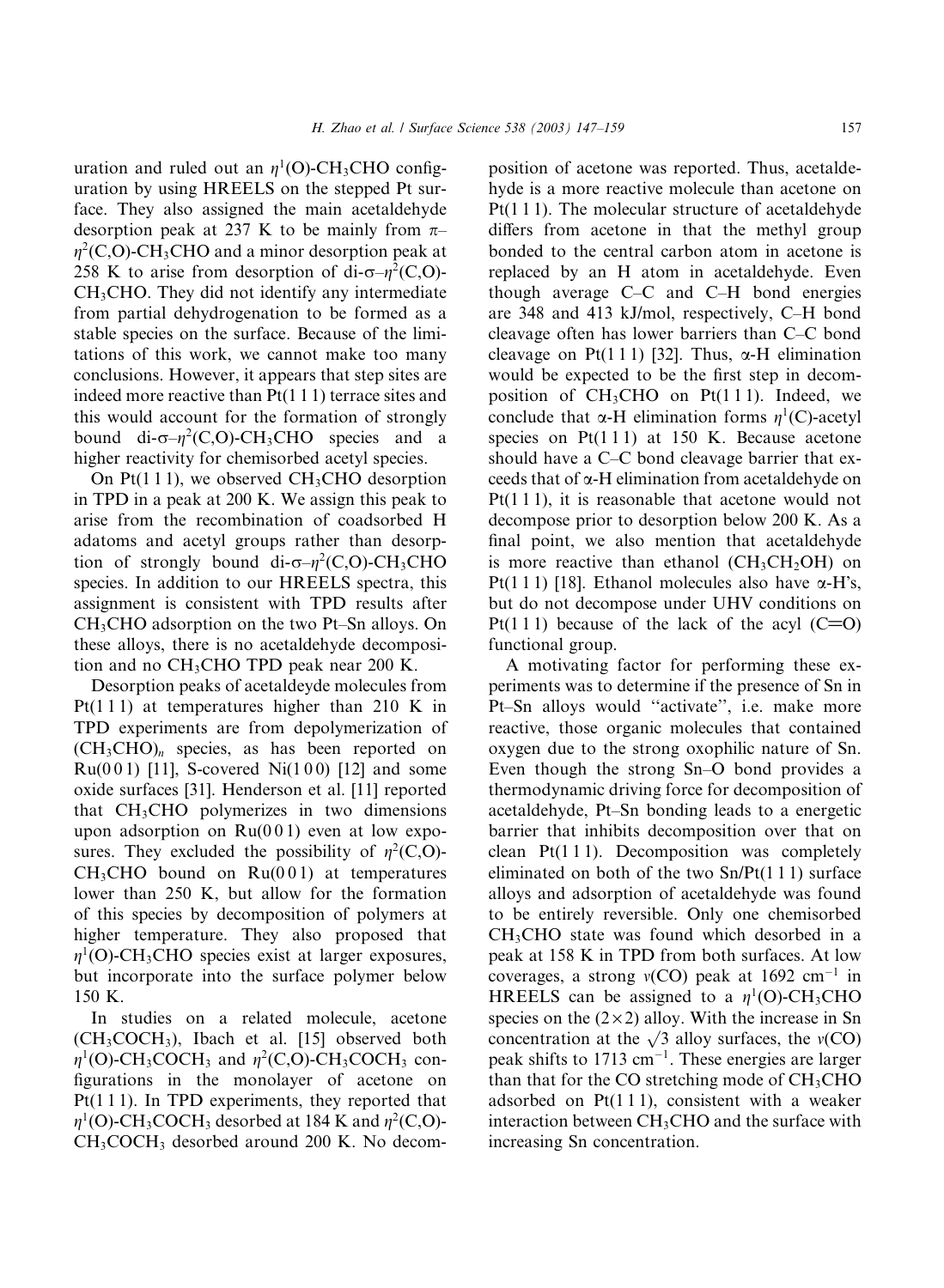Electronic structure calculations by Pick [33] have shown that bonding interactions between Pt and Sn in Pt–Sn alloy change the local electronic structure at Pt and Sn sites. Hybridization between Pt-d and Sn-p electrons leads to a lowering of the LDOS at the Fermi level and a downward shift of the Pt local d-band. Depopulation of the Pt 5d band evidently leads to the formation of a significant activation energy barrier for bond dissociation reactions of adsorbed molecules, including reactions of oxygen-containing organic molecules. This also weakens the bonding interaction of molecular adsorbates on the alloys. The role of so-called ''ensemble effects'' that depend on the number of contiguous reactive sites (Pt atoms) at the surface on the  $(2 \times 2)$  and  $\sqrt{3}$  alloys is difficult to assess, but this is not like to be the primary limitation of  $CH<sub>3</sub>CHO$  decomposition on the alloys. This assertion stems from our observation that cyclohexadiene (c- $C_6H_8$ ) dehydrogenates facilely on both surface alloys [34] and thus electronic effects appear to play a more decisive role in the altered chemical reactivity for acetaldehyde adsorbed on these alloys.

These results on acetaldehyde along with other studies of methanol, ethanol, and water [18], ethylene oxide [35], nitromethane and methyl nitrite [36], are part of a consistent picture that Pt–Sn alloys have smaller chemisorption energies and increased reaction barriers for oxygen-containing molecules compared to Pt surfaces.

### 5. Summary

At small coverages (below 0.1 ML), acetaldehyde decomposes on  $Pt(1\ 1\ 1)$  to yield gas phase CO,  $H_2$ , CH<sub>4</sub>, and deposit some surface carbon during TPD. Molecular desorption also takes place from the adsorbed monolayer at higher CH3CHO coverages. The chemisorbed layer is populated mostly by  $\eta^1$ (O)-CH<sub>3</sub>CHO species on the Pt(111) surface at 90 K. Adsorbed CH<sub>3</sub>CHO thermally decomposes to form surface-bound acetyl groups at 150 K, and some acetyl species are subsequently rehydrogenated and desorb as acetaldehyde at 200 K. Any remaining acetyl groups begin to thermally decompose at 350 K.

Alloying Sn weakens the interaction of acetaldehyde at the surface. Acetaldehyde adsorption on the  $(2 \times 2)$  and  $(\sqrt{3} \times \sqrt{3})$ R30°Sn/Pt(111) surface alloy is completely reversible, and no decomposition of acetaldehyde occurred during TPD. Only  $\eta^1$ (O)-CH<sub>3</sub>CHO species were observed on the two alloys. Even though CH3CHO desorbed at the same temperature in TPD on the two surface alloys, HREELS spectra show a stronger perturbation of the CH3CHO molecular chemisorbed on the  $(2 \times 2)$  alloy than on the other alloy. We attribute the decrease in the chemical reactivity of these Pt–Sn alloys compared to that of the  $Pt(111)$ surface to be primarily due to electronic effects that arise from Pt–Sn bonding interactions in the alloy.

## Acknowledgements

This work was supported by the Department of Energy, Office of Basic Energy Sciences, Chemical Sciences Division.

## References

- [1] A.T. Bell, Catal. Rev.––Sci. Eng. 23 (1981) 203.
- [2] P. Biloen, W.M.H. Sachtler, Adv. Catal. 30 (1981) 165.
- [3] V. Ponec, Catalysis (Lond.) 5 (1981) 48.
- [4] P.N. Rylander, N. Himelstein, M. Kilroy, Engelhard Ind. Tech. Bull. 4 (1963) 49.
- [5] C.G. Raab, J.A. Lercher, J. Mol. Catal. 75 (1992) 71.
- [6] Z. Poltarzewski, S. Galvagno, R. Pietropaolo, P. Staiti, J. Catal. 102 (1986) 190.
- [7] P. Gunby, J. Am. Med. Assoc. 243 (1980) 1967.
- [8] R.S. Goodrich, Chem. Eng. Prog. 78 (1982) 29.
- [9] J.L. Davis, M.A. Barteau, J. Am. Chem. Soc. 111 (1989) 1782.
- [10] R. Shekhar, M.A. Barteau, R.V. Plank, J.M. Vohs, J. Phys. Chem. B 101 (1997) 7939.
- [11] M.A. Henderson, Y. Zhou, J.M. White, J. Am. Chem. Soc. 111 (1989) 1185.
- [12] R.J. Madix, T. Yamada, S.W. Johnson, Appl. Surf. Sci. 19 (1984) 43.
- [13] C.J. Houtman, M.A. Barteau, J. Catal. 130 (1991) 528.
- [14] R.W. McCabe, C.L. DiMaggio, R.J. Madix, J. Phys. Chem. 89 (1985) 854.
- [15] M.A. Vannice, W. Erley, H. Ibach, Surf. Sci. 254 (1991) 1.
- [16] M.T. Paffett, Surf. Sci. 223 (1989) 449.
- [17] C. Xu, Y.L. Tsai, B.E. Koel, J. Phys. Chem. 98 (1994) 585.
- [18] C. Panja, N.A. Saliba, B.E. Koel, Surf. Sci. 395 (1998) 248.
- [19] M.T. Paffett, R.G. Windham, Surf. Sci. 208 (1989) 34.